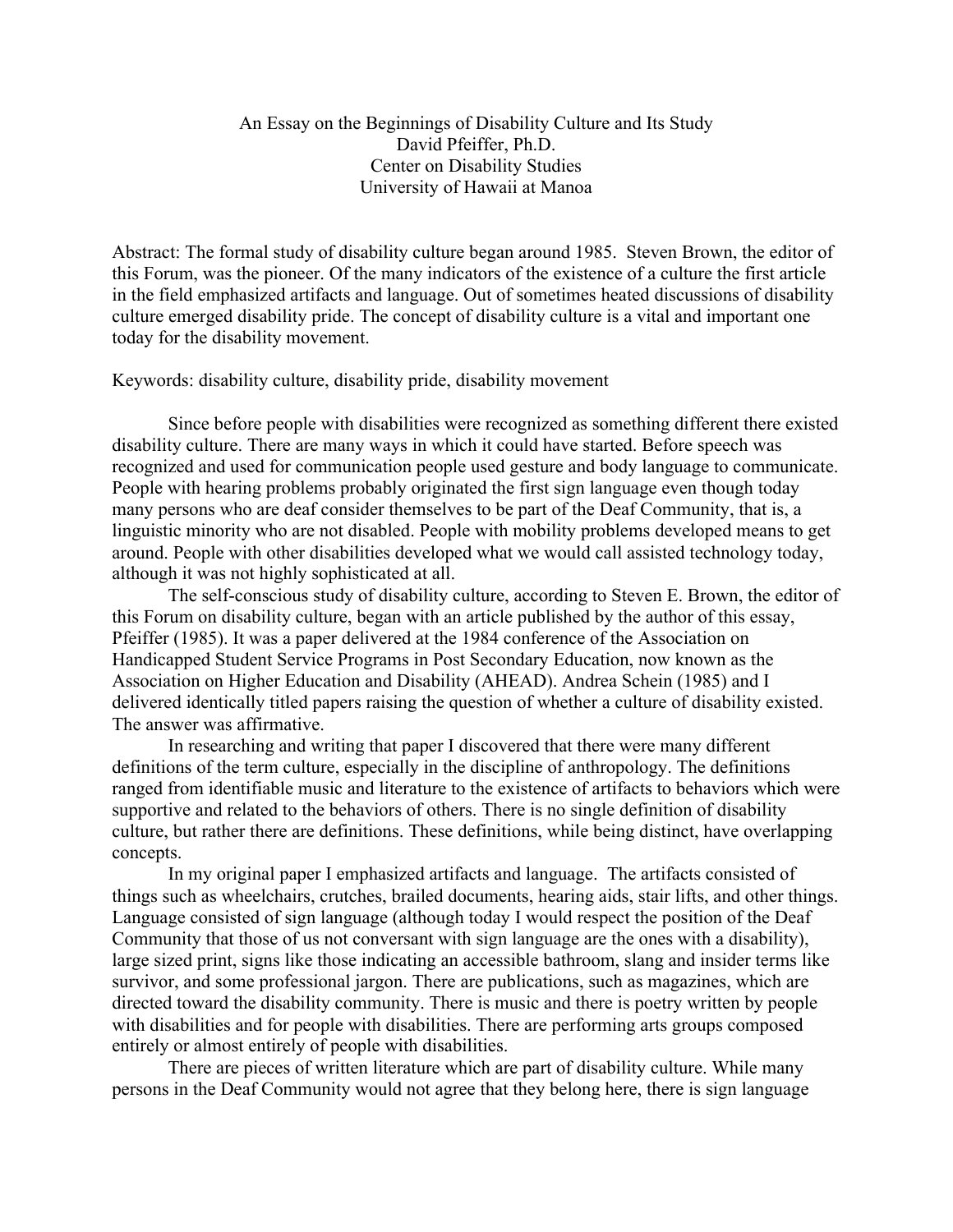literature available on video. There are terms like crip, blinkie, and deafie which only persons with certain disabilities can use with legitimacy. There is also disability humor, but do not ask for examples right now.

The most influential work which not only discussed and analyzed disability culture, but also is a representation of it along with many pieces of literature it contains, is Steven E. Brown's final report as a Mary E. Switzer Distinguished Fellow of the National Institute on Disability and Rehabilitation Research for the academic year 1993-1994. (Brown, 1994) It is titled *Investigating a Culture of Disability* and is the place to start in order to understand disability culture. Brown and his wife Lillian Gonzales Brown are the founders of the Institute on Disability Culture which was located in Las Cruces, New Mexico. They are both now associated (in various capacities) with the Center on Disability Studies, University of Hawaii at Manoa.

In his work *Investigating a Culture of Disability*, Brown presents a history of people with disabilities and their developing culture. He pays attention to the social situation of people with disabilities and other people's reactions. These reactions included oppression, institutionalism, paternalism, and asylums which gave way to ideas of rehabilitation, independence, rights, and the personal experiences of people with disabilities. He documents the fierce struggle within and outside of the Society for Disability Studies over the question of where or whether a culture of disability existed. Out of this milieu emerged disability pride and survival scenarios. He surveys disability culture as it existed in the 1990s.

Out of the sometimes heated discussion over disability culture there emerged three primary understandings of it. First, there are many people who equate disability culture with the arts which are by, for, and about disability. There is also, second, the contention by Jessica Scheer and others that no separate disability culture can exist because disability is vastly different from linguistic and ethnic identities. Instead, they argue, there is a shared consciousness by most people with disabilities which is a strong bond between them. And third there is the equating of disability culture with participation in the disability community. These three understandings dominate the discussion of disability culture at the start of the twenty first century.

No matter how it is approached and defined, disability culture is an extremely important concept for the disability community, the disability movement. It is that one thing which binds together many people with disabilities. It is that which sets us off from non-disabled people. It is at the core of our being. That is why *The Review of Disability Studies* chose to have a Forum on disability culture in its first issue.

## References

Brown, Steven E. (1994*) Investigating a Culture of Disability: Final Report*. National Institute on Disability and Rehabilitation Research, Project Number: H133F30010, 1993-1994.

Pfeiffer, David. (1985) "Is There a Culture of Disability?" *Proceedings of the 1984 AHSSPPE Conference*, pages 130-32. Schein, Andrea. (1985) Is There a Culture of Disability?

Proceedings of the 1984 AHSSPPE Conference, pages 133-38.

**DAVID PFEIFFER** was a Resident Scholar at the Center on Disability Studies at the University of Hawaii at Manoa. He had numerous publications in the field of disability studies and other